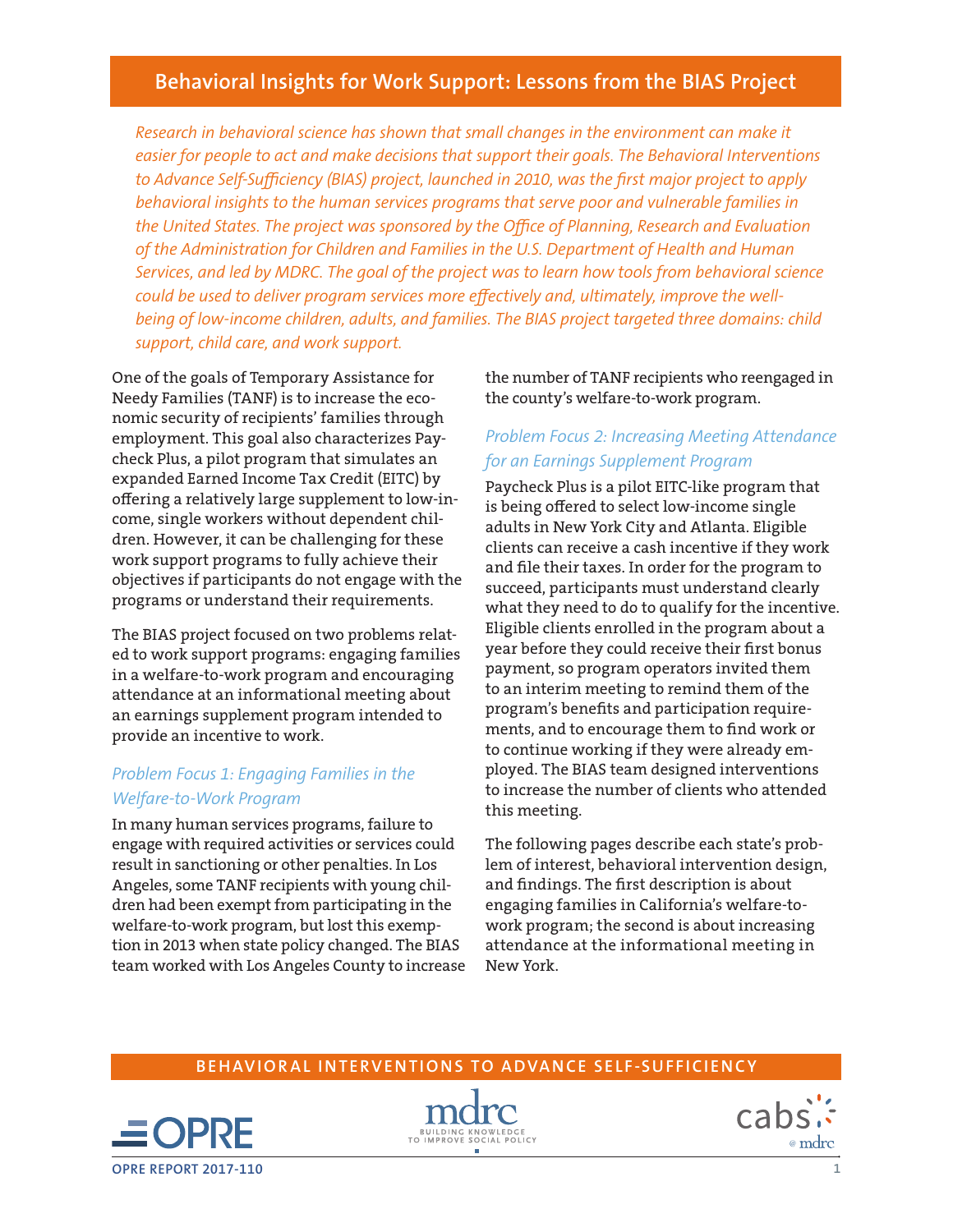#### THE BEHAVIORAL INTERVENTIONS TO ADVANCE SELF-SUFFICIENCY (BIAS) PROJECT

# **Work Support:** [Los Angeles, California—TANF](https://www.acf.hhs.gov/opre/resource/framing-the-message-behavioral-economics-to-engage-tanf-recipients)

### **DEFINE.**

Some Temporary Assistance for Needy Families (TANF) recipients with young children in Los Angeles had previously been exempt from participating in the county's welfare-to-work program but lost this exemption in 2013 when state policy changed. The Los Angeles County Department of Public Social Services began scheduling appointments with formerly exempt parents to reengage them in the program. The county made at least four attempts via mail and phone to contact participants and inform them of the new requirements before the appointment, but many participants were still not attending the scheduled mandatory appointment. The goal of the BIAS intervention was to increase the number of TANF recipients who reengaged in the county's welfare-to-work program.

## **DIAGNOSE & DESIGN.**

The team identified a number of barriers in the reengagement process: (1) reengagement notices may be complex and hard to understand; (2); recipients were used to receiving benefits without program participation requirements; (3) recipients may plan to attend a reengagement meeting and then forget or have trouble showing up for the meeting; (4) recipients may prioritize other needs; or (5) recipients may be concerned about succeeding in a program emphasizing work.

The team designed two different notices: one highlighted the losses participants might experience by not attending the reengagement appointment and the other highlighted the benefits they might receive by attending. Both notices also identically incorporated other behavioral techniques, including simplification, personalization, and implementation prompting. A sticky note with a personalized message to the participant was also attached to the notices.

## **TEST & FINDINGS.**

Participants were randomly assigned to one of three groups: (1) a control group that received only the county's standard outreach (n = 814); (2) a program group that received the notice emphasizing the benefits of attending, plus the standard outreach ( $n = 814$ ); or (3) a program group that received the notice emphasizing potential losses, plus the standard outreach  $(n = 814)$ .

The evaluation found that sending an additional behavioral message increased the percentage of program group members who engaged in the program within 30 days of their scheduled appointment to 29.2 percent, a statistically significant increase of 3.6 percentage points over the control group's rate of 25.6 percent. This increase was largely driven by the notice that highlighted potential losses, which showed a statistically significant 4.4 percentage point increase in engagement at 30 days, while the notice emphasizing potential gains, when compared with the control condition, did not produce a statistically significant impact at 30 days. No impacts were found for either group after 60 and 90 days. The additional outreach cost less than \$2 per person.

#### POSITIVELY ENGAGED 30 DAYS AFTER SCHEDULED APPOINTMENT DATE (%)



NOTE: Statistical significance levels are indicated as: \*\*\* = 1 percent; \*\* = 5 percent; \* = 10 percent.

# **CONCLUSION.**

This intervention was added to a fairly intensive campaign to increase engagement among the target population. Given that this was one additional piece of mail on top of at least four other attempts to reach participants and convey the importance of participating, it is notable that it helped participants to engage earlier than they would have otherwise. Further research with larger samples in different contexts is needed to explore whether "loss messaging" is consistently more effective than "gain messaging" in encouraging participants to engage in activities.

FOR MORE DETAILS, SEE THE FULL REPORT: **Framing the Message: Using Behavioral Economics to Engage TANF Recipients**







The Behavioral Interventions to Advance Self-Sufficiency (BIAS) project was the first major opportunity to use a behavioral economics lens to examine programs that serve poor and vulnerable families in the United States.